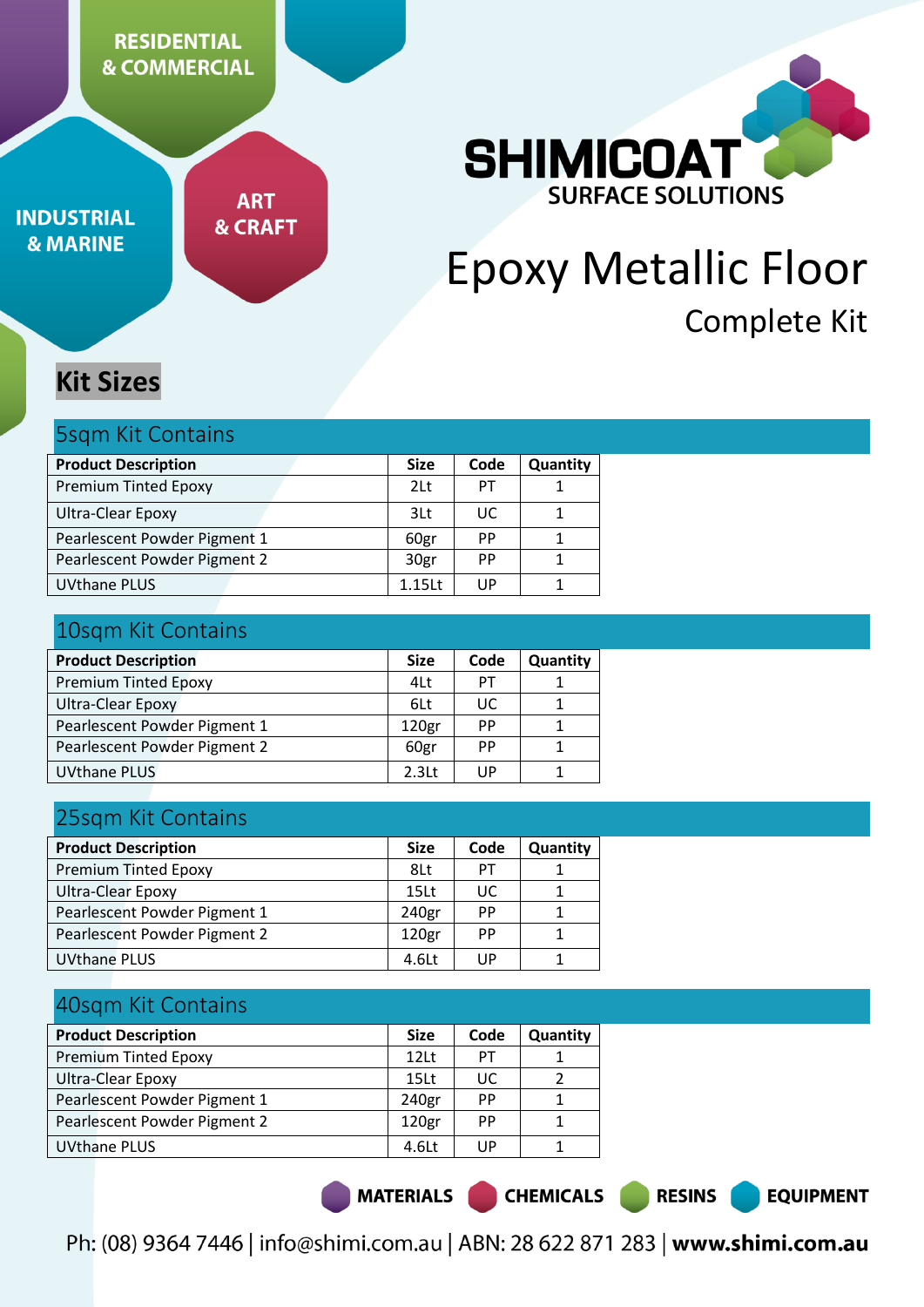

### 60sqm Kit Contains

| <b>Product Description</b>   | <b>Size</b>      | Code | Quantity |
|------------------------------|------------------|------|----------|
| <b>Premium Tinted Epoxy</b>  | 16 <sub>Lt</sub> | PT   |          |
| <b>Ultra-Clear Epoxy</b>     | 30Lt             | UC   |          |
| Ultra-Clear Epoxy            | 15 <sub>Lt</sub> | UC.  |          |
| Pearlescent Powder Pigment 1 | 280gr            | PP   |          |
| Pearlescent Powder Pigment 2 | 140gr            | PP   |          |
| <b>UVthane PLUS</b>          | 71t              | UP   |          |

# 90sqm Kit Contains

|                              |                   | Code |          |
|------------------------------|-------------------|------|----------|
| <b>Product Description</b>   | <b>Size</b>       |      | Quantity |
| <b>Premium Tinted Epoxy</b>  | 20Lt              | PТ   |          |
| Ultra-Clear Epoxy            | 30Lt              | UC.  |          |
| Pearlescent Powder Pigment 1 | 280 <sub>gr</sub> | PP   |          |
| Pearlescent Powder Pigment 2 | 280gr             | PP   |          |
| <b>UVthane PLUS</b>          | 15 <sub>Lt</sub>  | UP   |          |

# Colour Chart – Basecoat Epoxy

Standard Colours:

- **White N14** 
	- Black N61
- Cream Y34
- Dark Grey N64
- Bright Blue B23
- Dark Brown X65

**Neutral Grey N23** 

- **Terracotta R52**
- SHIMICOAT offers all Australian Standard AS2700 Colours, consisting of 206 colours.

Please contact SHIMICOAT office for your custom design tint. Extra charges may apply.

# Colour Chart – Pearlescent Topcoat PourOn Epoxy

You can choose any combination for your metallic colour finish. We recommend choosing lighter colours such as Pearl White, Silver Frost, Milky Marble as main colour and any other colours as feature/contrast colour. If you wish to get darker surface, you may choose Gun Metal which provides smoky black appearance.

> Pink Perfect Royal Blue Coffee Club Silver Frost

- Copper Cup
- Dragon Gold
- Flame Red
- Forest Green
- Grass Green
- Gun Metal
- Lime Green
- Sunshine Yellow Vibrant Purple
- Wild Orange
- Pearl White
- Milky Marble
	- Metallic Yellow

**EQUIPMENT** 

- **Teal**
- Turquois
- Cobalt Aqua

# Coverage

Each kit is designed to its maximum coverage with best approximate material proportions. The kits are designed for >750micron topcoat thickness. Extra thickness of Clear Topcoat Epoxy may be desirable, which can be purchased separately "Ultra Clear Epoxy".

MATERIALS CHEMICALS RESINS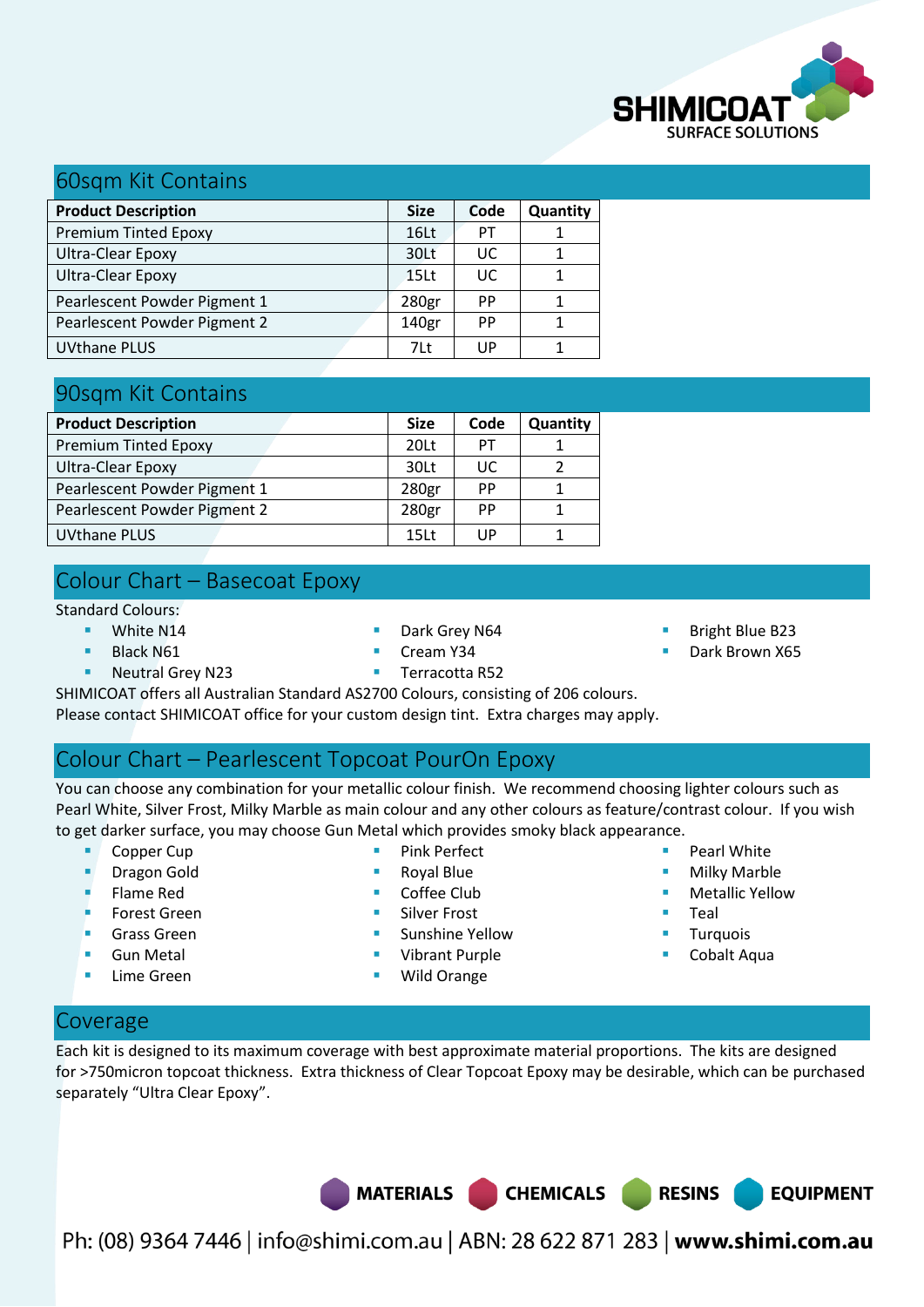

# Applications

Roller, Brush or Squeegee.

**Prime Coat:** One Coat as Prime Coat in your choice of colour **Base Coat:** One Coat as Base Coat in same colour as Basecoat for ideal coverage **Main/Dominant Metallic:** 10-20g/L of Dominant Metallic Pearlescent Powder **Feature/Contrast Metallic:** Small quantity of Feature Metallic Pearlescent Powder *Pour-On Metallic Epoxy at a rate of 0.5-1.0L/sqm (The kit is designed for 750micron/sqm)*

### **Description**

#### **High-End Decorative Flooring Systems:**

SHIMICOAT Metallic Marble is a decorative marble appearance flooring system for Residential & Commercial applications available in a wide range of finishes, Matte, Semi-Gloss or High Gloss.



UV Resistant Polyurethane **UVthane Clear Top Coat** 

**SHIMI Décor Pour On Pigmented Metallic Coat** Ultra Clear Epoxy

**Base Coat Tinted Epoxy** 

**Prime Coat Tinted Frooxy** 

**RESINS** 

**EQUIPMENT** 

Unique in style, design and patten to create

your own floor of beauty matching the colour scheme in your home, showroom or display surfaces. Pearlescent Metallic Pigments used in epoxy resin to create unique marbleized floor coatings, presenting pearlescent, shimmering and iridescent accents with gleaming finishes. The gloss can be regulated over a range of matte, semi to high gloss finishes. Metallic luster floor coatings are the latest technology where art and industrial applications merge. Ideally suitable for commercial application, retail environments and residential customers seeking longevity and point of difference. Manufactured by SHIMICOAT, the products are odorless, self-levelling and easy to apply and engineered to be ideally suitable for Australian conditions.

# Dry Time at 25°C

### **Each Coat (Basecoat/Main-Coat and Ultra Clear** *Pour-On* **Topcoat):**

| <b>Parameter</b>    | <b>Premium Tinted Epoxy (Basecoat/Main-Coat)</b> | <b>Ultra Clear Epoxy (Topcoat)</b>       |
|---------------------|--------------------------------------------------|------------------------------------------|
| Pot Life:           | 45 minutes at 25°C                               | 45 minutes at 25°C                       |
| <b>Tack Free:</b>   | 2-3 hours                                        | 2-3 hours                                |
| Thin Film Set:      | 8 Hours (Minimum)                                | 8 Hours (Minimum)                        |
|                     | Depending on temperature and humidity            | Depending on temperature and humidity    |
| <b>Dry Cured:</b>   | 12-24 hours - Foot Traffic (depending on         | 12-24 hours - Foot Traffic (depending on |
|                     | temperature and humidity)                        | temperature and humidity)                |
| <b>Fully Cured:</b> | 7 days (Vehicle Traffic)                         | 7 days (Vehicle Traffic)                 |
| <b>Re-Coat:</b>     | Overnight (16Hours)                              | Overnight (16Hours)                      |

# Clean Up

Thinner & Diluent (Blend of Solvents).

MATERIALS CHEMICALS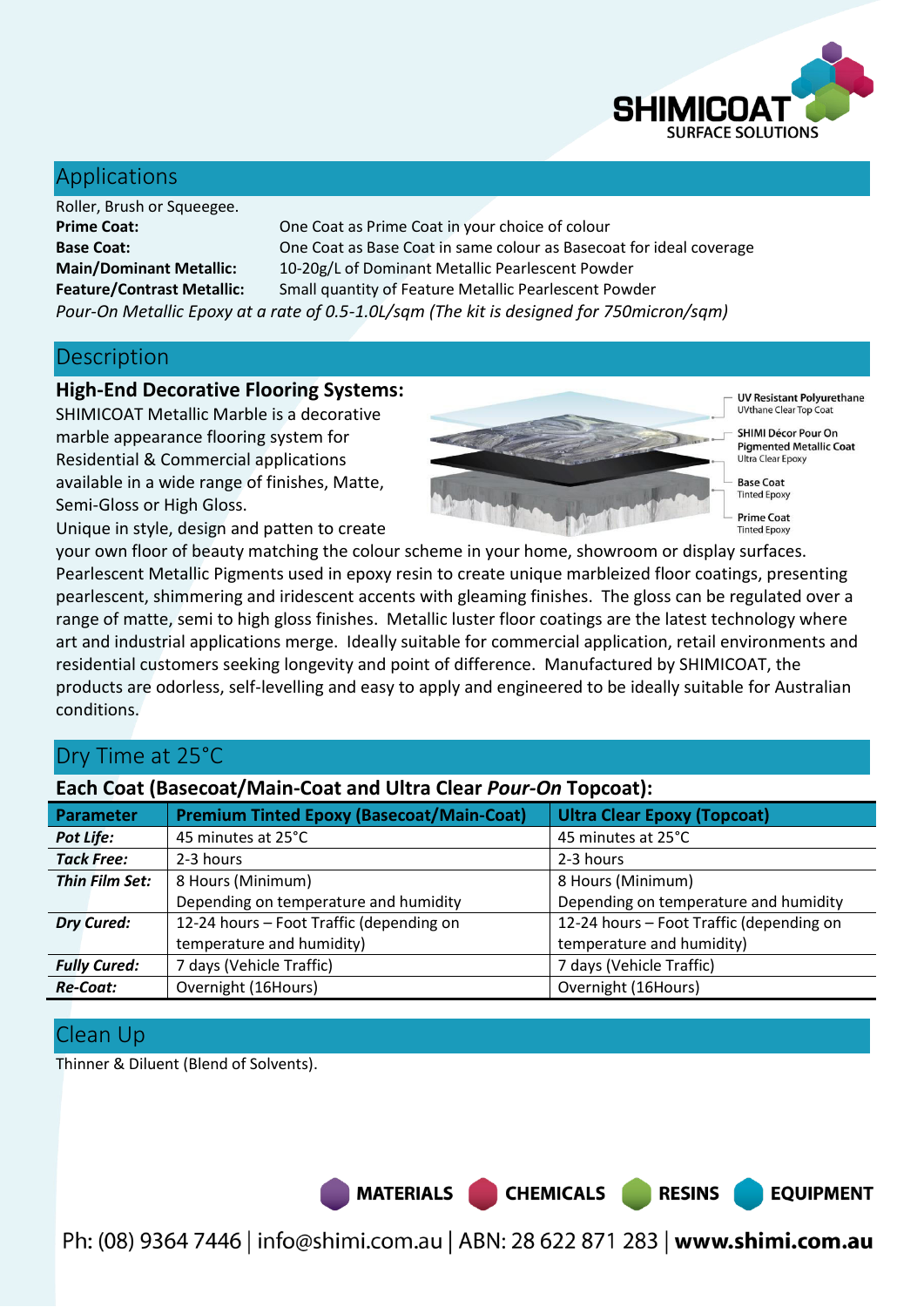

# Preparations

Clean and dry surface. Ensure surface to be coated is free of all dirt, grease, oil, paint, curing agents and other contaminants. Removal of Oil Contamination by degreaser and alkaline cleaning pressure wash Acid-wash to enhanced surface porosity and etch the surface. Ensure moisture free surface. Allow to completely dry, run Dry Test. Place a piece of plastic over a small area, tape the edges and leave for 1 hour. Remove plastic, if there is no moisture on either surface, concrete is sufficiently dry. Ideally, always consider surface grinding and removal of loose materials. Grinding is always advisable prior to application of all Shimicoat Epoxy products, to maximize adhesion. For further information, please refer to SHIMICOAT Instruction for "Surface Preparations"

### Description of Components

### **Basecoat/Main-Coat Premium Tinted Epoxy:**

Premium Tinted Epoxy 105PT is an industrial grade epoxy coating material for high performance floors. The product has various applications due to its excellent mechanical, chemical, electrical and adhesion properties to most substrates.

Two components (A & B) comes in tinted, 100% solid epoxy used as basecoat, primer or tinted finish surface, with chemical resistance and durability, ideal for variety of floor coating systems. Premium Tinted Epoxy 105PT is a highquality solvent-less, odorless two component coating system for concrete surfaces such as driveways, pathways, workshops and warehouses providing a tough clear film, high gloss and wet look to protect surface from stains, spills and wear. Premium Tinted Epoxy 105PT has been developed specifically for Australian conditions using the latest epoxy technology. It provides excellent protection against weathering conditions and the splash and spillage of a wide range of chemicals. Premium Tinted Epoxy 105PT provides a highly durable, chalk resistant, wear and chemical resistance surface for concrete floors. High quality epoxy floor coating system in many colours that is solvent free when used as coating or binder. The product can be tinted in all Australian Standard Colours. Tinted Epoxy coating has specially developed to be incorporated with non-slip materials and a large number of decorative materials to provide your desired floor finishing system, with functionality and style. The surface may be laid as a thin film using roller applicator. The thickness of the coating can be reduced by addition of Diluent. Aggregates may be added to the surface (while wet) to create a non-slip flooring finish. Modern, hygienic, functional and economical surface.

### **Ultra Clear Topcoat Epoxy:**

Ultra Clear EPOXY UC100 is an industrial grade epoxy coating material for high performance floors. The product has various applications due to its excellent mechanical, chemical, electrical and adhesion properties to most substrates. Two components (A & B) comes in clear 100% solid epoxy used as clear topcoat with chemical resistance and durability, ideal for variety of floor coating systems. Ultra Clear EPOXY UC100 is a high-quality solvent-less, odorless two component coating system for concrete surfaces such as driveways, pathways, workshops and warehouses providing a tough clear film, high gloss and wet look to protect surface from stains, spills and wear. Ultra Clear EPOXY UC100 has been developed specifically for Australian conditions using the latest epoxy technology. It provides excellent protection against weathering conditions and the splash and spillage of a wide range of chemicals. Ultra Clear EPOXY UC100 provides a highly durable, chalk resistant, wear and chemical resistance surface for concrete floors. High quality topcoat epoxy floor coating system that is solvent free when used as a clear unpigmented coating or binder. The product can be tinted in all Australian Standard Colours.

This coating has specially developed to be incorporated with non-slip materials and a large number of decorative materials to provide a floor finishing system, with functionality and style. The surface may be laid as a thin film using roller applicator. The thickness of the coating can be reduced by addition of Diluent. Aggregates may be added to the blend to create a non-slip flooring finish. Modern, hygienic, functional and economical surface.

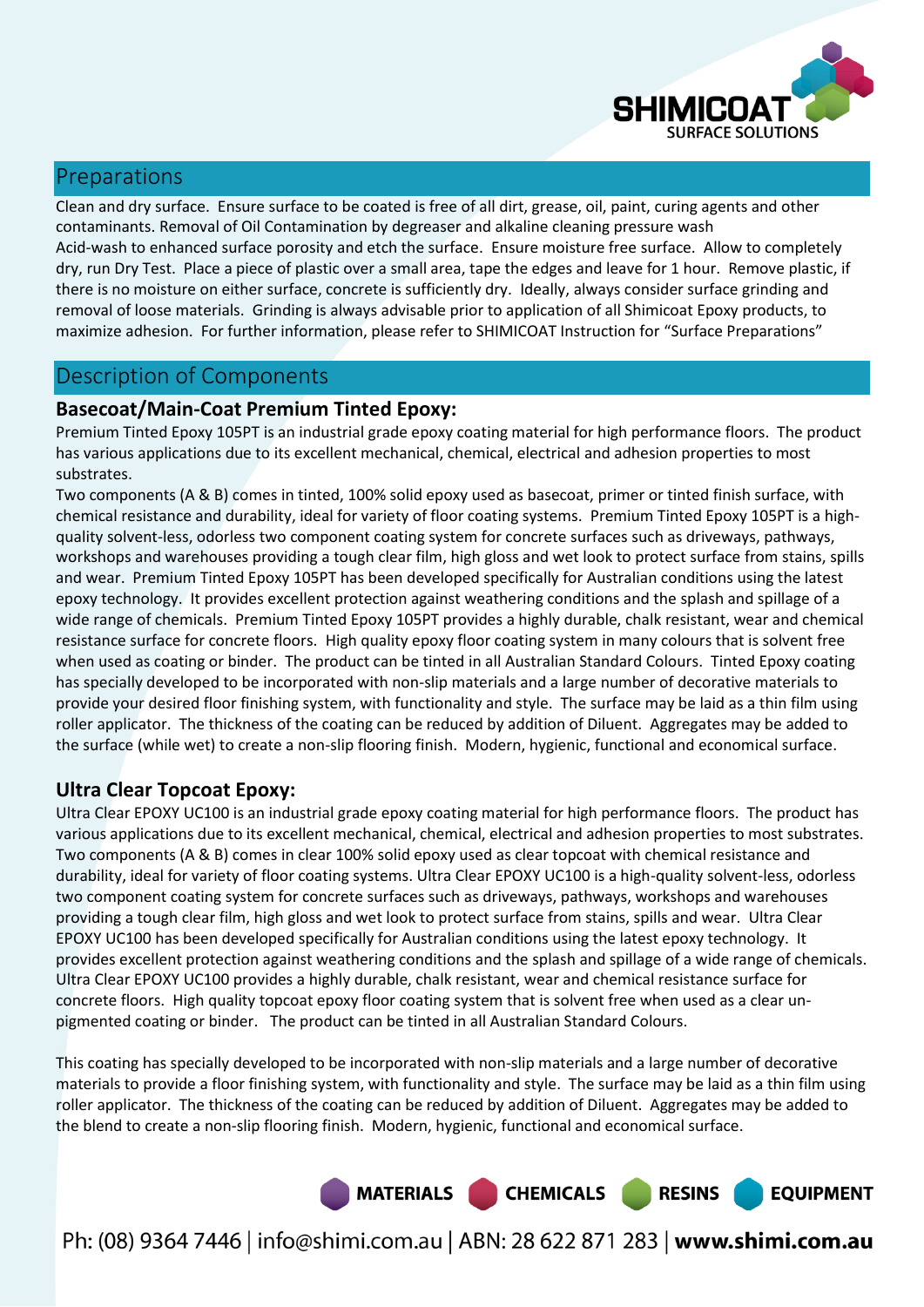

#### **Pearlescent Metallic Pigments:**

#### *SHIMICOAT Metallic Pearlescent Pigments*

#### *For Special Effect Resurfacing Systems*

SHIMICOAT Metallic Pearlescent Pigments are special luster effect pigments composed of mica nano-particles coated with various inorganic pigments to create metallic effects that mimic the natural look of stone, marble, granite and rock formations. These unique pigments are designed to be blended with our 100% solids clear Epoxy resins. When the metallic particles are mixed with epoxy, they give the coating a shine and gleam that reflects light and creates eye-catching dramatic effects.

#### **Metallic Pearl Powder Pigments in Epoxy:**

Metallic Pearlescent Pigments are commonly used in epoxy coating systems as the mid coat (second coat) over the primer/basecoat Epoxy. Metallic pigments should be mixed with clear epoxy and installed over an epoxy tinted base coat. The most popular basecoats are Onyx Black or Pearl White. Typically, people use black for base coat. If you're just using the metallic powder pigments in a clear coat you need to put your coating on much thicker than normal rolling or brushing, in order to cover and achieve the desirable color. We normally recommend 500-1000micron Clear Topcoat, which is 500mL to 1Lt per sqm resin. 250gr container of Metallic Pearlescent Powder Pigment shall be added into 15 Liter of 100% solids epoxy to be enough for 15sqm of coverage of rich 1000µ coating. There is no limit on how thick you can apply the Ultra Clear Topcoat and can be applied 2 or 3 or even 5mm thickness. Please note each 1.0mm is equal to 1000 Micron and require one liter of epoxy resin. Metallic Pearlescent Powder Pigment can be used in floor coating, countertop resurfacing, wall paints, plastic molding, ink applications, arts and crafts. Always test your method of use before applying to your entire project. Our Pearlescent Powder Pigments being used globally to create unique stunning Polyurethane & Epoxy Resin designs. It is a great fun to play with these pigments and create your own unique and exotic colour combinations. Using our Pigments, you will be guaranteed; Non-bleed or Fading, Non-Rust or Toxic, Vegan & Cruelty Free, Food and Drug Administration (FDA) compliance and temperature resistance so can be used for worktops and floors with underfloor heating.

Shimicoat Pearlescent Powder Pigments mix well with any clear epoxy on the market and disperse rapidly.

### Composition of SHIMICOAT Pearlescent Powder Pigments

SHIMICOAT Pearlescent Powder Pigments contain the following mineral and inorganic compounds at different ratios for various colours and effects:

- Mica
- Titanium Dioxide (TiO<sub>2</sub>)
- Selenium Dioxide (SnO<sub>2</sub>)
- Ferric Iron Oxide (Fe<sub>2</sub>O)

**EQUIPMENT** 

SHIMICOAT Pearlescent Pigment Powders are composed of above metal oxide layers of moldy mica. Pearl pigments change the thin layer of metal oxide to produce different pearlescent effects. Compared with other pigments, pearlescent pigments have an unparalleled effect on the unique soft pearl luster. The special surface structure, high refractive index and good transparency make it the same effect as pearl in a transparent medium. It contains 100% naturally occurring inorganic compounds.

The excellent chemical and high temperature resistance of pearlescent pigments offers its potential for wide application in coatings, inks, plastics and many other fields. They provide a new color system and color quality for these products. SHIMICOAT Pearlescent pigments are low in heavy metal and meet the safety standards to be used in many commercial and domestic applications. Both acid and alkali cannot attack pearlescent pigment at room temperature. SHIMICOAT Pearlescent Pigment cannot burn, is not self-igniting, is not conductive, and can withstand high temperatures of 600~800 °C. Pearlescent pigments can also be used in reactive coatings for radiation curing systems (electron multiply curing, photocuring). SHIMICOAT Pearlescent Powder Pigments ore one of our most versatile product that can be used to create your desirable metallic or pearlescent effect in many resin systems.

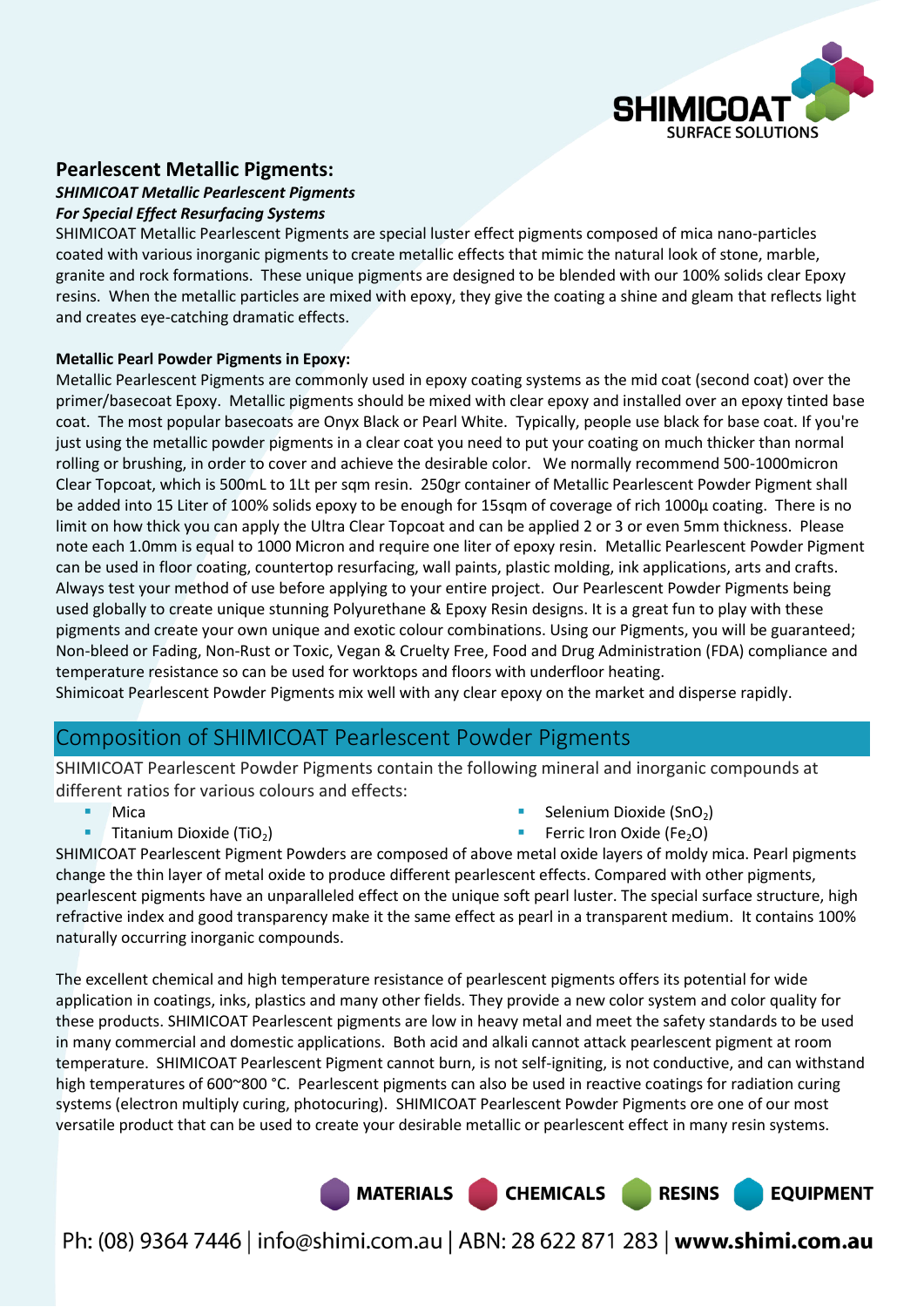

**EQUIPMENT** 

The product may be used in acrylics, oils, printing inks, encaustics, alcohol inks, epoxy, glues, casting resins, clay, varnishes, etc. Pearlescent Pigments are safe, inert pigment that exhibits extreme colorfastness and stability. The different particle sizes produce different effects, from a smooth pearly luster, to a highly metallic sheen. The product creates a metallic effect without being a real metal—it will never tarnish or fade!

**Note:** SHIMICOAT Pearlescent Pigment Powders are specifically engineered for art/craft materials, surface coating and industrial applications. They are NOT recommended for cosmetic use.

### Features

SHIMICOAT Epoxy Metallic Flooring System includes basecoat which is a durable foundation for rich and high build Ultra Clear Topcoat Epoxy, to support and ensure longevity of finished surface. Ultra Clear Topcoat Epoxy can be pigmented in many pearlescent colours with below features:

- Modern, Hygiene, Functional and Economical
- Highly resistant to chemical attack, spillage and heat (up to 140°C)
- **Outstanding water resistance**
- **Seamless, easy to clean and maintain**
- Superior Chemical Resistant Finished surface
- Solvent Free (Unless you apply Diluent for thickness control)
- Provides a beautiful three-dimensional appearance
- Unique in design offering the illusion of ripples, craters and swirl
- DIY Friendly, easy to apply and curable over a wide range of temperature

### Specifications

Physical & Chemical properties of Topcoat "Ultra Clear Epoxy UC100":

| Pot Life @25°C                                | 45min                                                    |
|-----------------------------------------------|----------------------------------------------------------|
| <b>Colour of Blend (Clear &amp; Untinted)</b> | <b>Water Clear to Pale Amber</b>                         |
| <b>Specific Gravity (SG) of Blend</b>         | 1.0                                                      |
| Low Profile Coverage (Kg/sqm)                 | Roller Application (200micron) - 0.2Kg of Blend per sqm  |
|                                               | 3Kg Kit covers 15sqm (Roller Application)                |
|                                               | Pour-On Application for Metallic Effect:                 |
|                                               | 500mL to 1Lt per sqm (500micron to 1000micron Thickness) |
|                                               | Thicker Clear Topcoat can be applied, if desirable.      |
| Maximum Temperature Exposure (°C)             | 140                                                      |
| <b>Initial Cure Time (Hours)</b>              | 24                                                       |
| <b>Ultimate Cure Time (Days)</b>              | 7 Days                                                   |

MATERIALS CHEMICALS RESINS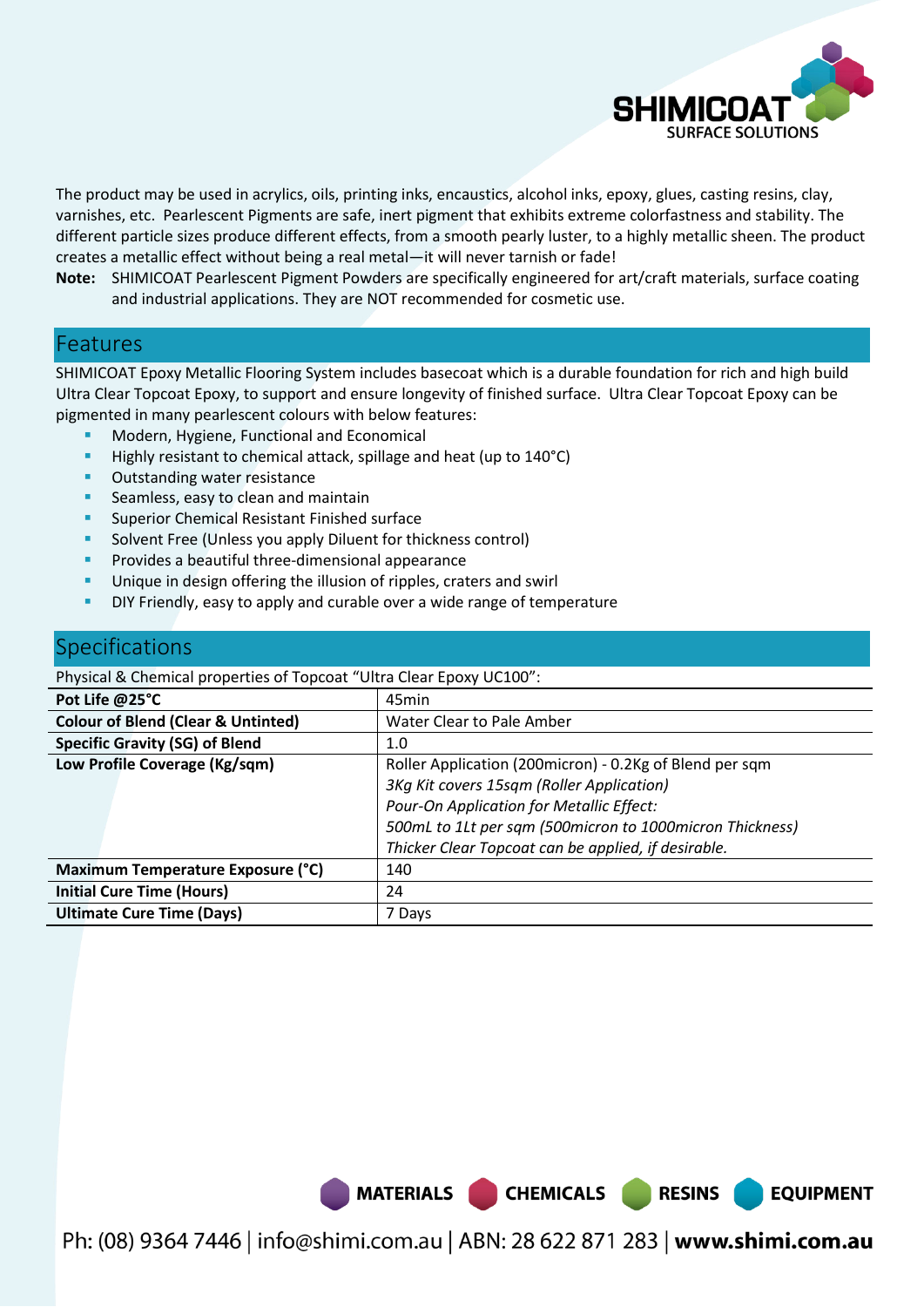

| <b>Media</b>                                                        | Reagent                   |                                                 | Rating                |  |
|---------------------------------------------------------------------|---------------------------|-------------------------------------------------|-----------------------|--|
|                                                                     | Hydrochloric Acid         |                                                 | B                     |  |
|                                                                     | Sulphuric Acid            |                                                 | C                     |  |
| <b>Acids</b>                                                        | <b>Acetic Acid</b>        |                                                 | B                     |  |
|                                                                     | Nitric Acid (10% max)     |                                                 | C                     |  |
|                                                                     |                           | Phosphoric Acid (25% max)                       | B                     |  |
|                                                                     | Sodium Hydroxide          |                                                 | B                     |  |
|                                                                     | Ammonium Hydroxide        |                                                 | Α                     |  |
| Alkalis                                                             | Potassium Hydroxide       |                                                 | B                     |  |
|                                                                     |                           | Sodium Hypochlorite (Bleach)                    | A                     |  |
|                                                                     | Xylene                    |                                                 | A                     |  |
|                                                                     | Methyl Ethyl Ketone (MEK) |                                                 | C                     |  |
|                                                                     | <b>Diesel</b>             |                                                 | A                     |  |
| Solvents                                                            | Ethanol                   |                                                 | A<br>B<br>A<br>A<br>A |  |
|                                                                     | Acetone                   |                                                 |                       |  |
|                                                                     | Kerosene                  |                                                 |                       |  |
|                                                                     | Petrol                    |                                                 |                       |  |
|                                                                     | Wine & Beer               |                                                 |                       |  |
| <b>Code</b>                                                         | <b>Resistance</b>         | <b>Description</b>                              |                       |  |
| A                                                                   | Excellent                 | Suitable for Long term immersion                |                       |  |
| B                                                                   | Good                      | Suitable for Short-term immersion (Max 3 days)  |                       |  |
| C                                                                   | Caution                   | Very short contact time is OK, spill and splash |                       |  |
| D                                                                   | Danger                    | Not Recommended                                 |                       |  |
| Indicative reference only. Tested in laboratory conditions at 25°C. |                           |                                                 |                       |  |

Specific resistance properties of Ultra Clear EPOXY UC100, in harsh chemicals:

Resistance properties of Ultra Clear Epoxy UC100:

| <b>Heat Resistant</b>   | $140^{\circ}$ C                                                                                     | <b>Alkalis</b>            | <b>Resist Short term</b><br>immersion in all alkalis.                                 |
|-------------------------|-----------------------------------------------------------------------------------------------------|---------------------------|---------------------------------------------------------------------------------------|
| <b>Weather Proofing</b> | All Epoxy Coatings may<br>yellow with time.<br>Weatherproof top coat<br>may be used if<br>required. | <b>Salts &amp; Brines</b> | Resist continuous or<br>long-term immersion in<br>all Salts & Brine<br>systems.       |
| <b>Solvents</b>         | Resistant to most<br>hydrocarbon solvents<br>and alcohols.                                          | Water                     | Excellent resist to<br>continuous or long<br>term immersion in<br>fresh & Salt Water. |
| <b>Acids</b>            | Resist splash and spills<br>in all acids.                                                           | <b>Abrasion</b>           | Excellent when fully<br>cured (7 Days)                                                |

MATERIALS CHEMICALS RESINS

**EQUIPMENT**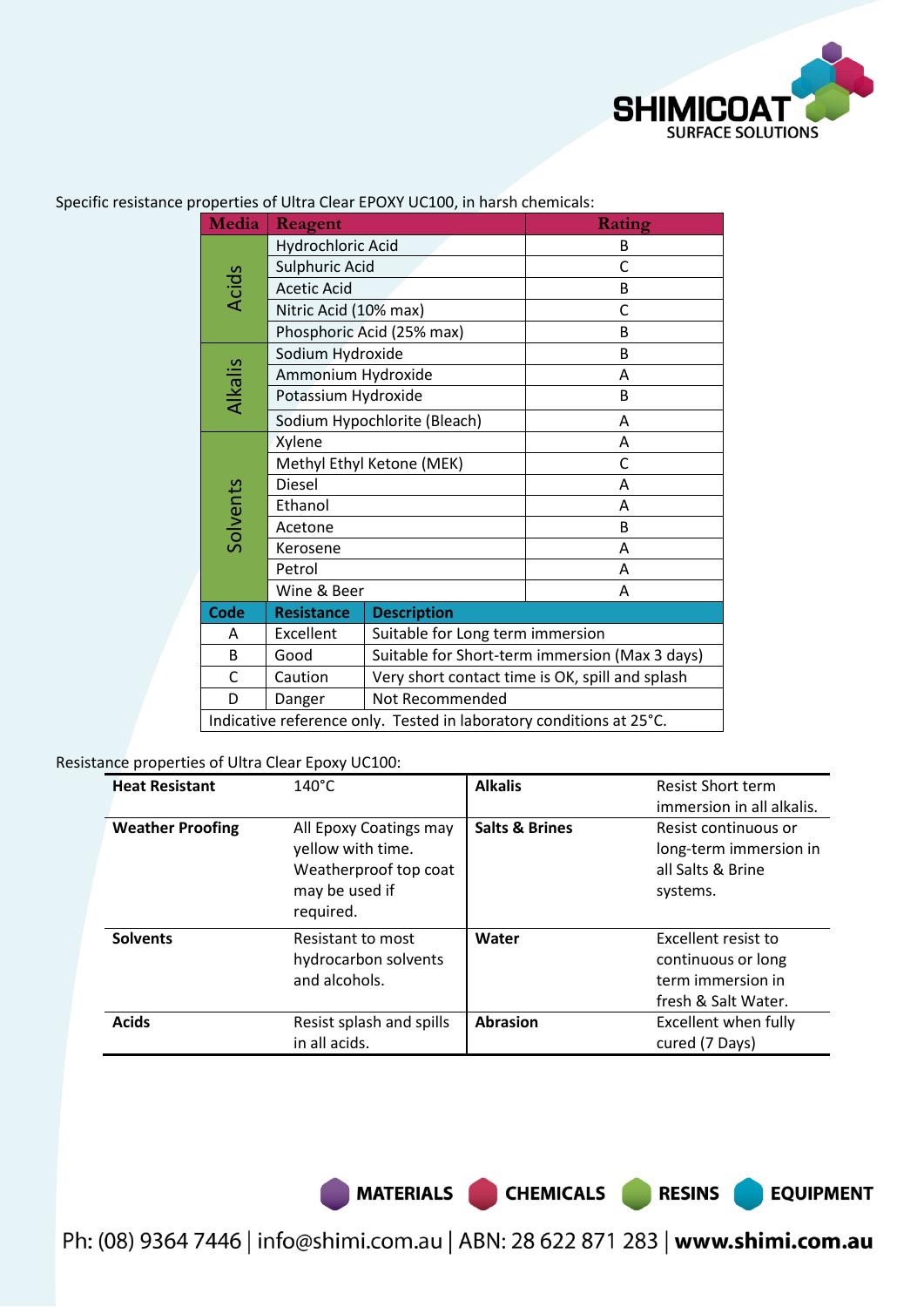

**EQUIPMENT** 

#### Direction

### **Metallic Floor Finishing System**

#### **An Installation Guide**

Following is a step by step guide to install Metallic Floor Finishing System using Shimicoat Products and Materials over concrete surface floor.

# Products and Materials

- Epoxy Repair Kit
- Basecoat Epoxy "Premium Tinted Epoxy in your choice of colour"
- Ultra Clear Epoxy Topcoat (Indoor),
- Diluent / Thinner
- Metallic Pearlescent Powder or Liquid in your choice of colours (Dominant and Feature)

#### **Tools:**

- Electric mixer or stick for mixing resin
- Brush and Rollers
- Extendable Handle / Pole
- Squeegee (Notched or Flat)
- Vacuum or blower to clean up the surface
- **Spike shoes**

#### **Installation:**

#### **Surface Preparations:**

- Prepare the floor by concrete grinding and removal of surface materials.
- Use Epoxy Repair kit as required to fill any cracks, holes or damages on the surface.
- Ensure the surface is perfectly clean and free of oil and grease. If grinder is unavailable, acid wash and make sure you wash, rinse and flush with detergent to neutralize the surface and remove all acid residue.
- **Vacuum and/or blow out to remove dust from the surface.**
- Tape all around the walls and cover all surfaces that you wish NOT to be epoxy coated.
- **NOTE:** For further information on surface preparation, please refer to our brochure, website or contact Shimicoat technical representative.

#### **Basecoat Application:**

- 1. Mix basecoat epoxy in small portion that you can manage to apply.
- 2. Premium Tinted Epoxy has a maximum of 40min Pot Lift, plan to complete your application within 30minuts allowing a few minutes for unexpected situations.
- 3. Ideally, we recommend mix 3Lt of Part A and 1Lt of Part B (4Lt blend) for one or two people working on a small double garage floor.
- 4. Apply the basecoat epoxy to corners, edges first then the main floor.
- 5. While still wet, broadcast flake at your desired density, Full Broadcast or Partial Broadcast.
- 6. Remember wet-edge allowance, always leave a wet skirting (20-30cm) to be flaked with the next area of coating. Avoid coating over Flakes.
- 7. Let it cure. 2-3 hours for Fast Floor, 8-12 hours for normal curing epoxy.

 **NOTE:** Add Epoxy Diluent or Xylene up to 10% to thin the product, only if required for example in cold days and only for the basecoat. DO NOT add diluent to the topcoat.

MATERIALS CHEMICALS RESINS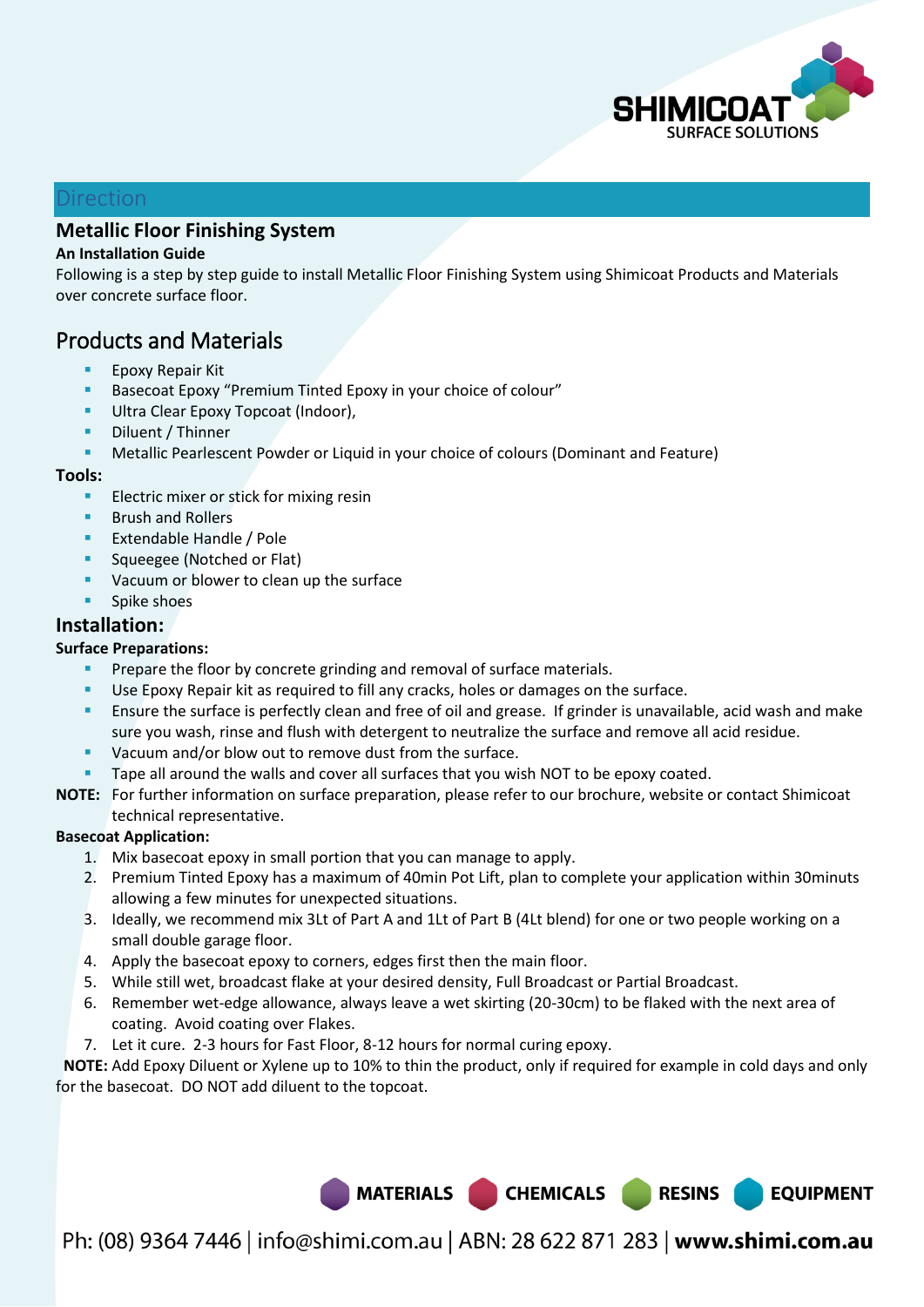

#### **Pour-On Application:**

- 1. When the surface is cured and touch-dried, plan to apply metallic topcoat.
- 2. Add your metallic Pearlescent Powder or liquid (~10-30g per Lt of Resin) into your resin (Part A). It may be desirable the pearlescent resin to be prepared in advance to ensure pigments are dispersed well into the resin, minimizing shooting stars. Mix well using an electric mixer at low speed for min 2 minutes.
- 3. If you are having two or more contrast effects, take out some small quantity of resin and prepare the colours accordingly.
- 4. When ready, add the correct quantity of Hardener / Curing Agent into the Pearlescent treated resin (Part A).
- **NOTE:** Now you are on the clock, DO NOT waste time, initiate application. You must be prepared for application. One person applies the corners and edges using baby-roller or a brush and another person apply to the main floor. Pour the resin on the floor, and use a notched squeegee or a similar tool plus roller to spread-out the resin over the entire floor. Calculate to apply 1L per sqm.
	- 5. Add the contract colours and back roll over the entire floor with spike shoes ON.
	- 6. Use your roller to go over the entire floor till you are happy with its appearance.
	- 7. Clear the floor, wipe and clean all your tools.
	- 8. Wear your spike shoes and take the masking tapes off the walls as it will be too hard to take off when cured.
	- 9. When application is complete and you are happy with the appearance of the floor, let it cure for a minimum of 8 hours, ideally overnight 16 hours.
	- 10. You can use hot gun (hot air blower) or other devices to go over the surface and burst any bubbles forming. If you are using Xylene or any flammable liquid DO NOT apply any naked flame or hot air over the surface.
	- 11. No driving or stretching furniture over the floor for 1 week. Treat it with care, especially during the first few days.
	- 12. It may take a week or more till the Epoxy reaches its optimal hardness and strength.
- **NOTE:** Add Metallic Pearlescent Powder in small increments, increase dosage if using liquid pigment, to your desired effect.

For further advise, please refer to our website or contact technical team at Shimicoat. End of Procedure.

#### Mixing:

Mix thoroughly for a minimum 3 minutes manual or with mechanical mixer at low speed (750rmp Max). Please mix in correct ratios, read your product label and quantify accordingly.

- Ensure surface to be coated is dry, moisture can cause blooming and delamination.
- Pot life is approximately 45 minutes, work within 30min to ensure easy flow application.
- SHIMI COLOURS, SHIMI METALLIC or SHIMI GLITTERS should be first added to Part A (Resin). Mix slowly using drill mixer on low speed. Mix for a few minutes to ensure completely homogenized without lump. Pour the bend into your tray and apply directly on the surface using the roller.
- **Use steady long strokes and avoid overworking the roller or pushing your roller too quickly as this may trap** air bubbles in the coating.
- Do not apply if the rain is expected within 24 hours of application.
- New concrete should be allowed to cure fully (at least 28days) before application.
- Keep the pail sealed when not in use. Avoid application on hot surfaces.

Ph: (08) 9364 7446 | info@shimi.com.au | ABN: 28 622 871 283 | www.shimi.com.au

MATERIALS CHEMICALS RESINS

**EQUIPMENT**